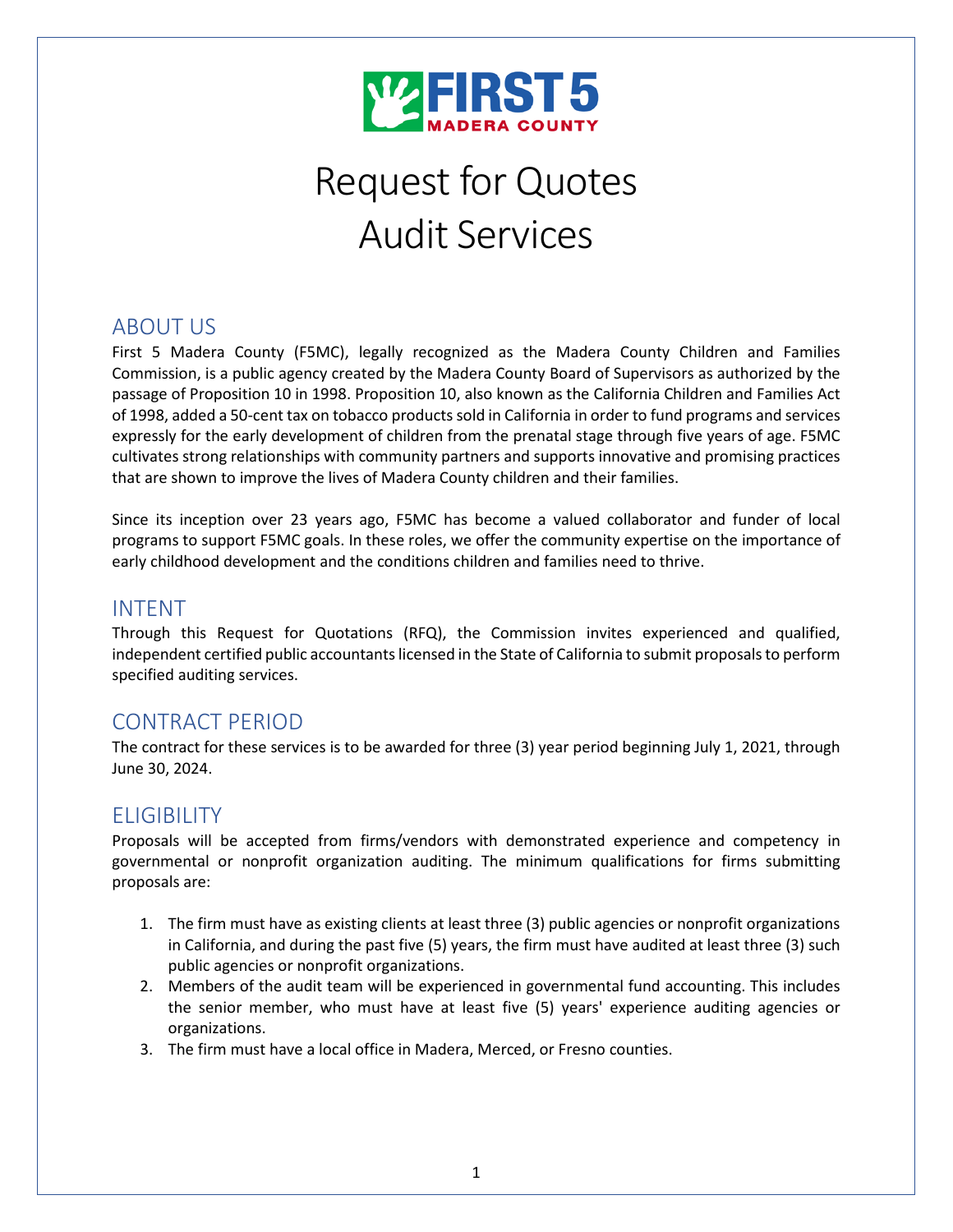# SCOPE OF WORK

The contractor is expected, but not limited to provide the following services:

- 1. **Audit**  The audit scope includes examining all books, records, and accounts of the Commission in sufficient detail to express an opinion on the financial statements as a whole. The audit will be performed in accordance with auditing standards generally accepted in the USA as promulgated by the American Institute of Certified Public Accountants (AICPA) and the standards applicable to financial audits set forth in the U.S. General Accounting Office's Government Auditing Standards, the provision for the Federal Single Audit Act, and the provision of the U.S. Office of Management and Budget (OMB) Circular A-133, Audits of State and Local Governments. The audit must be conducted consistent with the California State Controller - Standards and Procedures for Audits of Local Entities Administering the California Children and Families Act (First 5).
- 2. **Pre-audit meeting** will be held with designated Commission staff to review and discuss the audit schedule, establish all deadlines, and determine responsibility and method of preparation for audit working papers.
- 3. **Field Work** The auditors will be provided office space conveniently located near the accounting records. Approximately four auditors can work comfortably in the office. Limited assistance (approximately 40-80 hours) from the Commission's accounting team will be available to aid in work paper preparation and sampling. The preparation of confirmations will be the responsibility of the auditor.
- 4. **Reports -** The list of reports provided below is not intended to be all-inclusive. The independent auditor performing the audit is responsible for identifying and applying the audit standards applicable to the audit period and under the Commission audit instructions cited above.
	- a. **The independent auditor's reports on the financial statements** examining the Commission's financial statements, including all accountants and funds. Unless mutually agreed upon between the Commission and the auditor, the Commission will prepare the financial statements and the notes to the financial statements; however, the auditor shall produce a draft version of the financial statement by October 1, 2022.
	- b. **The independent auditor's report on internal control** over financial reporting and on compliance and other matters based on an audit of financial statements performed in accordance with Government Auditing Standards.
	- c. **The independent audit's report on state compliance** including an opinion on compliance with both specific and general requirements.
	- d. **The management letter** prepared by the auditor including, as appropriate, findings, observations, opinions, comments, or recommendations regarding systems of internal control, accounting systems, compliance with laws, rules, and regulations, or any other material matter that may come to the attention of the auditor during the examination. Such findings, observations, opinions, comments, or recommendations should not be construed as special or additional studies but are limited to those usually associated with such an examination.
- 5. **Final Audit Report –** the independent auditor is responsible for providing electronic reports and 5 hard copies of the report to the Commission.
- 6. **Presentations** Attendance for approximately thirty minutes to at least two (2) meetings with Commission representatives, if necessary or requested, relating to matters concerning the audit shall be considered in calculating the fee proposed. Any requested attendance beyond the required two (2) will be compensated on an hourly basis.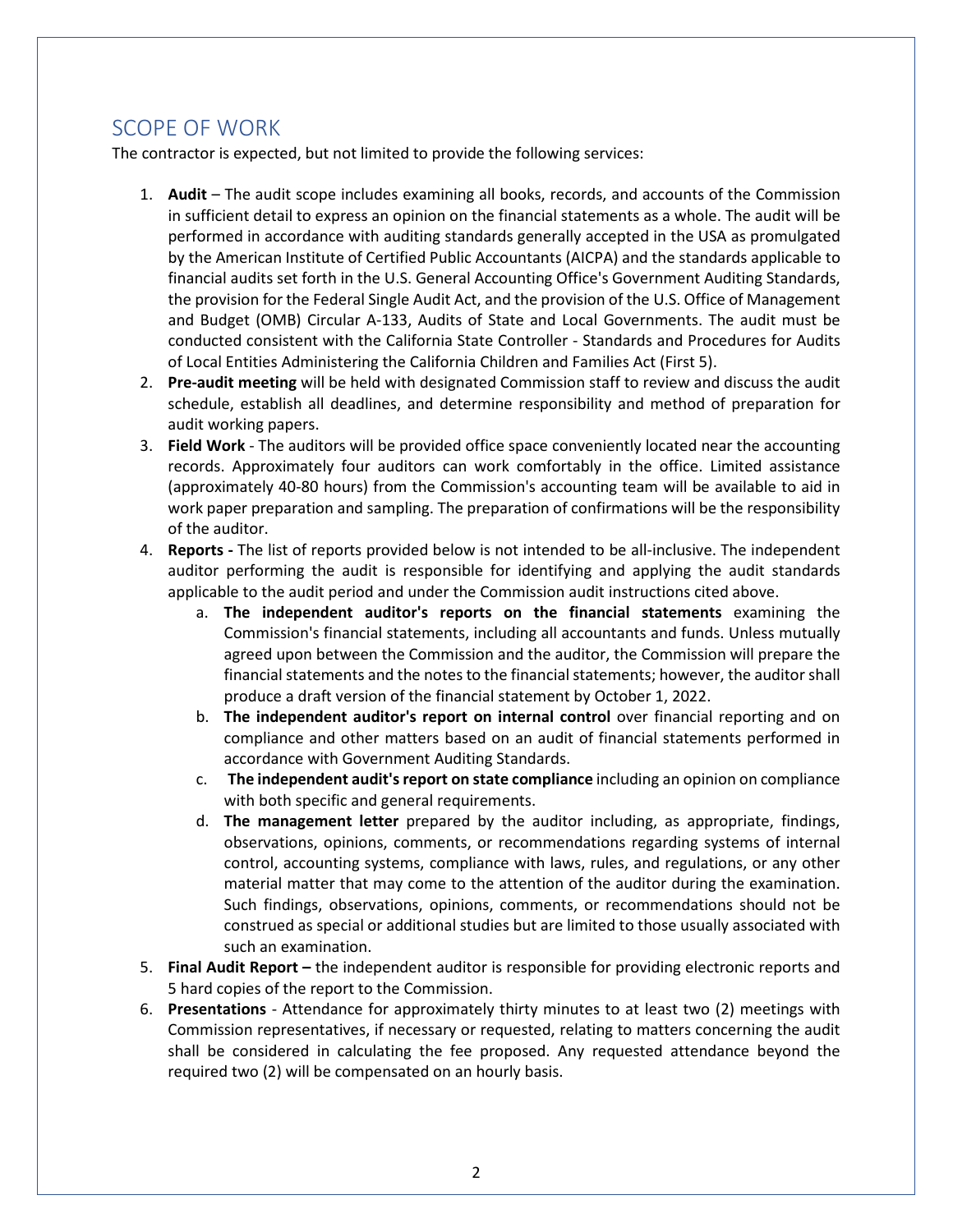## SUBMISSION REQUIREMENTS

The firm/vendor must demonstrate an understanding of the request, experience in providing similar services, and capability of delivering the service in a highly professional, timely, and cost-conscious manner. All proposals must be submitted by no later than noon on March 31, 2022.

To participate in this RFQ, the vendor is required to submit their intent to bid in no more than 10 pages and as follows:

- 1. **Title Page** Include vendor's name, address, phone number, and contact person.
- 2. **Profile and Qualifications** Provide a brief narrative to demonstrate eligibility.
- 3. **Scope of Work** Briefly state your understanding of the work to be done and discuss how you will ensure the work is completed within the required time.
- 4. **Budget** Bids shall set forth an estimate of the total required hours, an assessment of out-ofpocket expenses, and the resulting all-inclusive total maximum fee for which the requested work will be done. Proposals shall contain provisions to the effect that in the event, disclosures in the audit indicate extraordinary circumstances which warrant more intensive and detailed services. The vendor shall provide all pertinent facts relative to the extraordinary circumstances, together with the vendor's fee basis for such additional services.

#### SUBMITTAL INFORMATION

The proposal packet must be clearly labeled and received by **Thursday, March 31, 2022,** no later than **noon**. The packet may be emailed to [funding@first5madera.org;](mailto:funding@first5madera.org) the applicant will receive an email confirming submission. Submission may be mailed or hand-delivered. If delivering in person, proposals will be considered late at 12:01 pm by the F5MC clock and will not be accepted.

Submission of a proposal constitutes a release of information and waiver of the agency's right to privacy regarding the information provided in response to the RFQ. Ideas and format presented will become the property of F5MC.

> Attention: Operations Officer [funding@first5madera.org](mailto:funding@first5madera.org) 525 East Yosemite Avenue Madera, CA 93638 (559) 661-5155

# ELECTRONIC QUESTIONS

Electronic questions may be submitted to [funding@first5madera.org](mailto:funding@first5madera.org) by March 16, 2022. Questions and responses will be posted on the F5MC website by the end of day March 18, 2022.

## REVIEW PROCESS

First 5 Staff will check each submitted RFQ for completeness. Following the Contracting and Procurement Policy and Procedure Manual, the review process described in this RFQ form the basis for proposal review and selection. Each proposal will be scored against the Review Criteria (Table 1) and judged competitively against other eligible submissions.